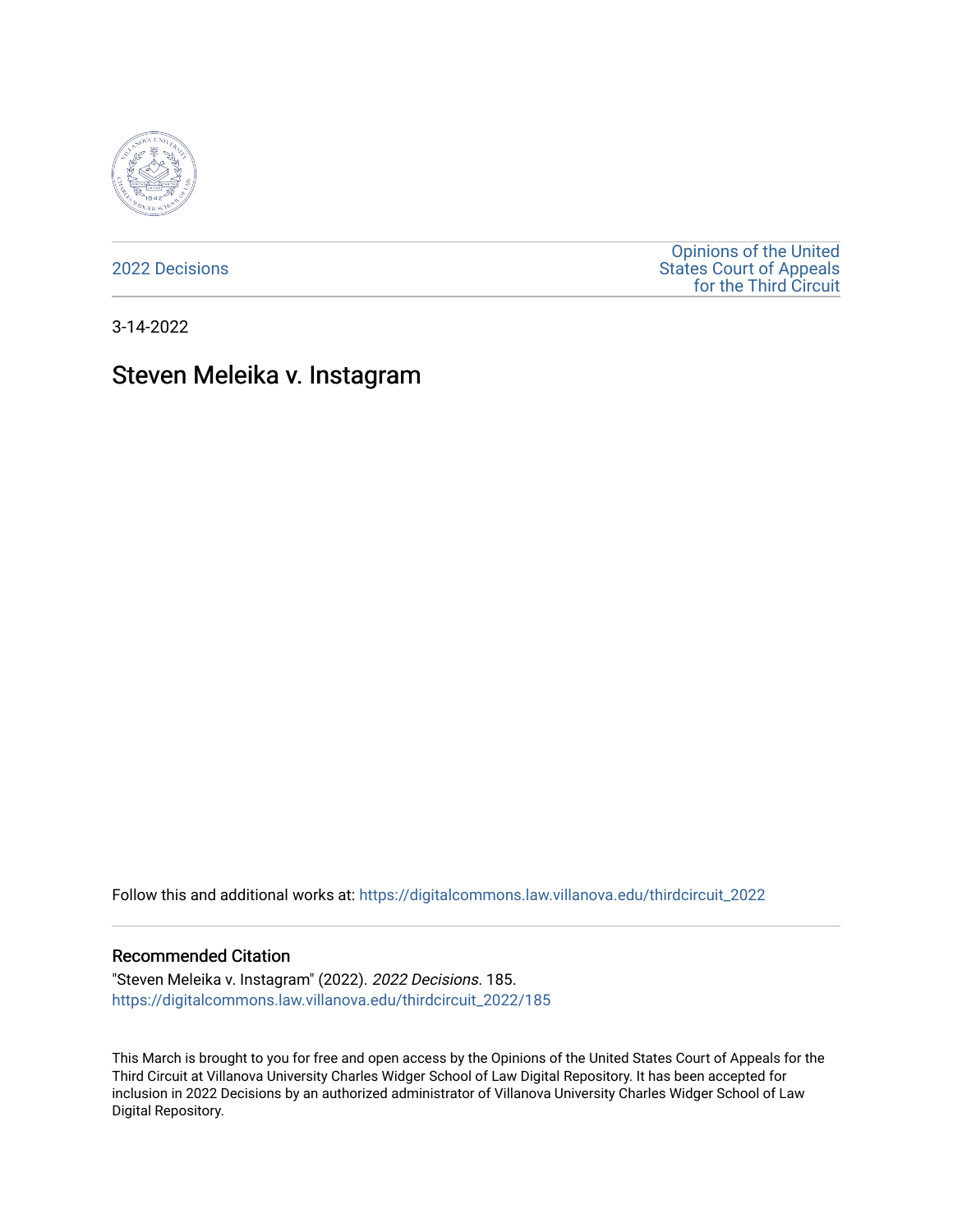### DLD-087 **NOT PRECEDENTIAL**

## UNITED STATES COURT OF APPEALS FOR THE THIRD CIRCUIT

\_\_\_\_\_\_\_\_\_\_\_

No. 21-2941 \_\_\_\_\_\_\_\_\_\_\_

# STEVEN MELEIKA, Appellant

v.

# INSTAGRAM \_\_\_\_\_\_\_\_\_\_\_\_\_\_\_\_\_\_\_\_\_\_\_\_\_\_\_\_\_\_\_\_\_\_\_\_

On Appeal from the United States District Court for the District of New Jersey (D.N.J. Civil No. 2:21-cv-16720) District Judge: Honorable Kevin McNulty

\_\_\_\_\_\_\_\_\_\_\_\_\_\_\_\_\_\_\_\_\_\_\_\_\_\_\_\_\_\_\_\_\_\_\_\_

Submitted for Possible Dismissal Due to a Jurisdictional Defect or Summary Action Pursuant to Third Circuit LAR 27.4 and I.O.P. 10.6 February 17, 2022 Before: KRAUSE, MATEY and PHIPPS, Circuit Judges

> (Opinion filed: March 14, 2022) \_\_\_\_\_\_\_\_\_

> > OPINION\* \_\_\_\_\_\_\_\_\_

PER CURIAM

<sup>\*</sup> This disposition is not an opinion of the full Court and pursuant to I.O.P. 5.7 does not constitute binding precedent.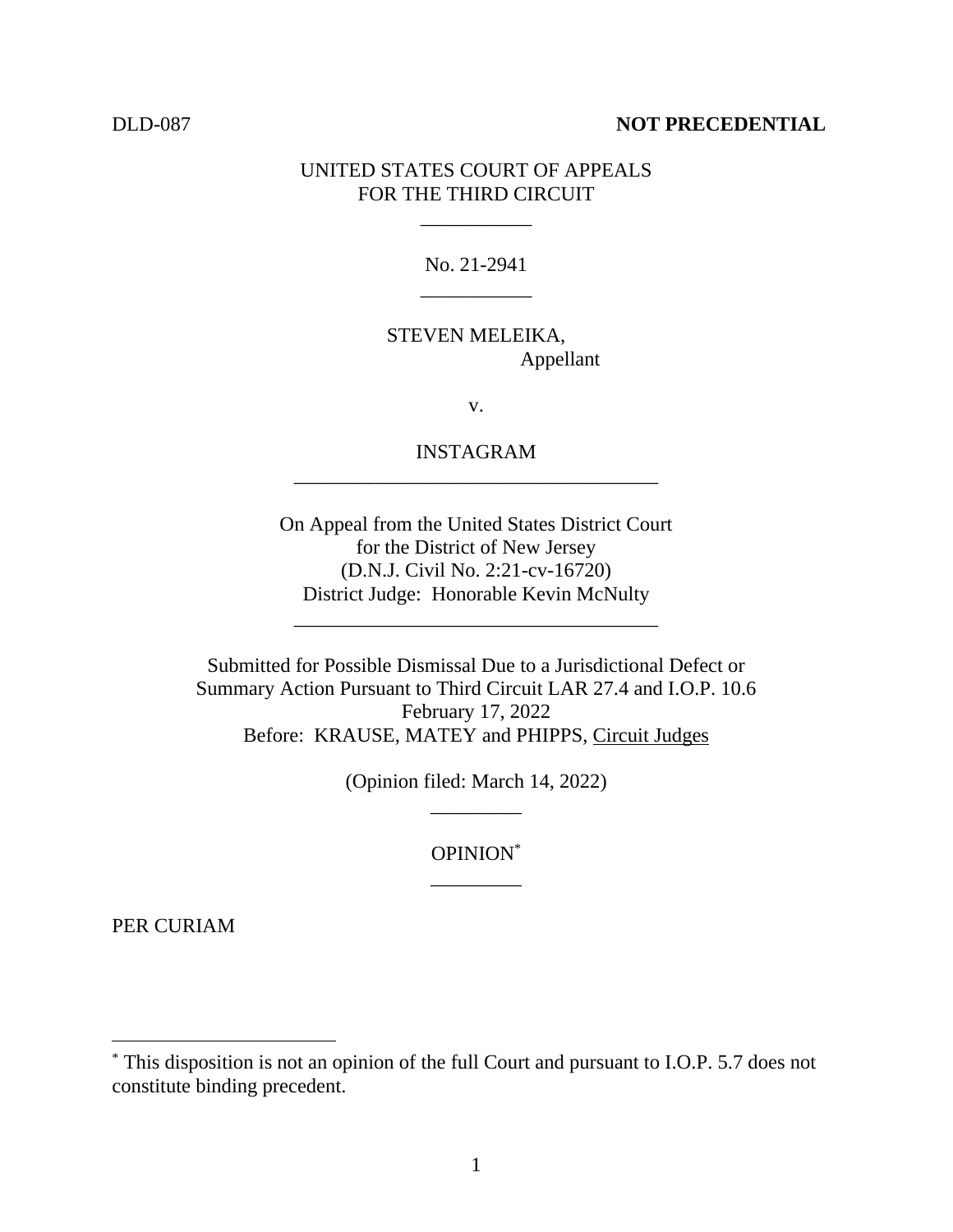Steven Meleika appeals pro se from the District Court's dismissal of his amended complaint after screening it pursuant to 28 U.S.C. § 1915(e)(2)(B)(ii). For the reasons that follow, we will summarily affirm the District Court's judgment.

In September 2021, Meleika filed a complaint in the District Court, seeking millions of dollars in damages against Instagram. The District Court screened Meleika's complaint and concluded that he failed to state a claim under 42 U.S.C. § 1983, which was the only legal basis for relief identified by Meleika. Meleika's complaint alleged, in its entirety, that Instagram allowed companies to sponsor content as a marketing tactic. The District Court dismissed Meleika's complaint but granted him leave to amend.

Meleika responded by filing a brief, which the District Court liberally construed as an amended complaint. This document claimed that Instagram had violated Meleika's civil rights, suggesting that Instagram needed to pay him for unidentified sponsorships. He included dozens of screenshots of posts on Instagram without any explanation of their significance. The District Court screened and dismissed this complaint as well after concluding that Meleika failed to state a claim, again permitting Meleika an opportunity to amend his complaint. The District Court stated that if Meleika did not file an amended complaint by the 30-day deadline, its order would automatically convert to a dismissal with prejudice. Meleika did not amend his complaint again, instead filing a notice of appeal.

We have jurisdiction over this appeal pursuant to 28 U.S.C. § 1291. See Fed. R. App. P. 4(a)(2); Weber v. McGrogan, 939 F.3d 232, 240 (3d Cir. 2019). We construe Meleika's allegations liberally and exercise plenary review over the District Court's dismissal of his operative complaint for failure to state a claim. See Allah v. Seiverling,

2